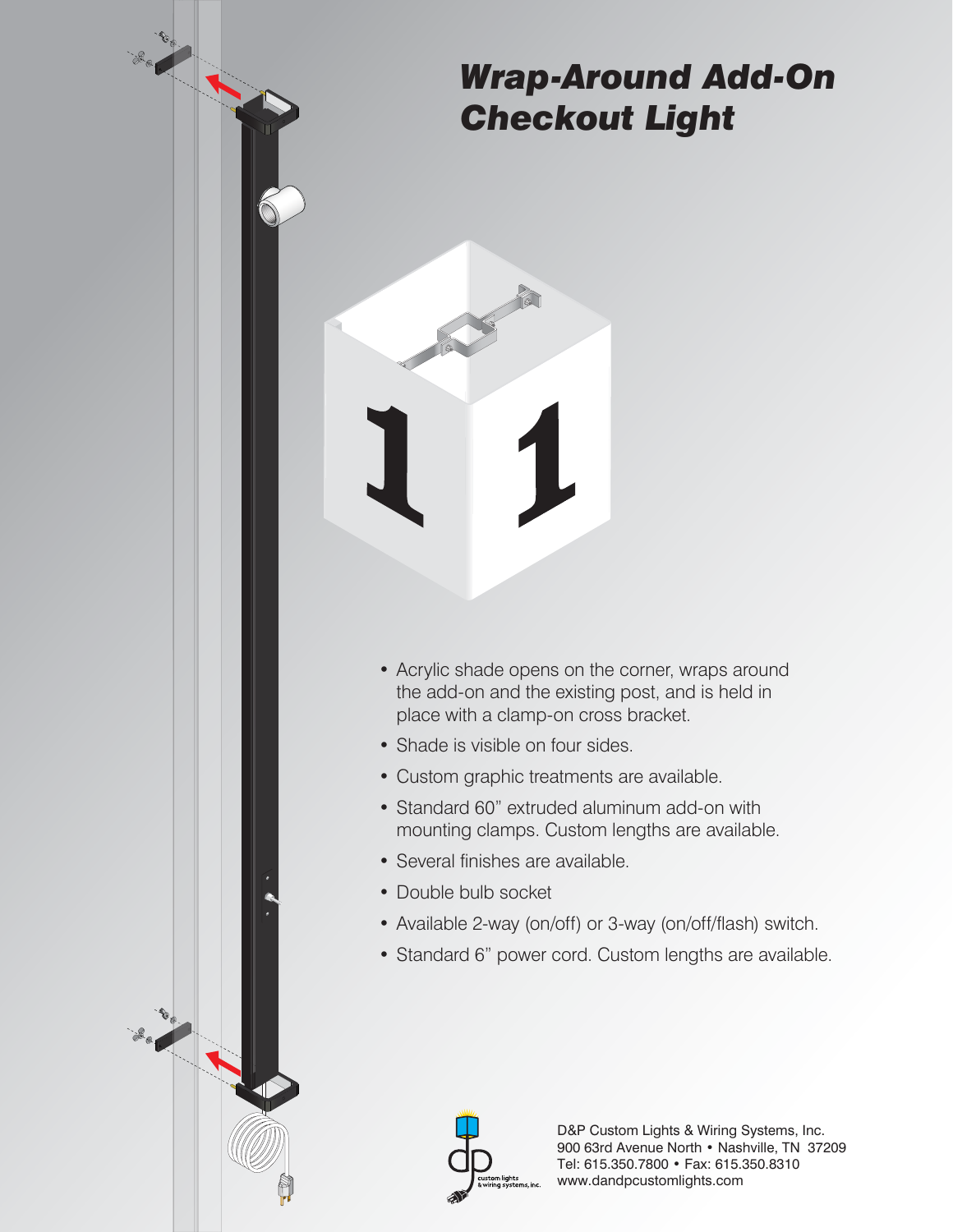### *Side-Mount Add-On Checkout Light*

- Acrylic shade mounts to front surface of the add-on.
- Shade is visible on three sides.
- Different shade shapes available.
- Custom graphic treatments are available.
- Standard 60" extruded aluminum add-on with mounting clamps. Custom lengths are available.
- Several finishes are available.
- Single bulb socket
- Available 2-way (on/off) or 3-way (on/off/flash) switch.
- Standard 6" power cord. Custom lengths available.

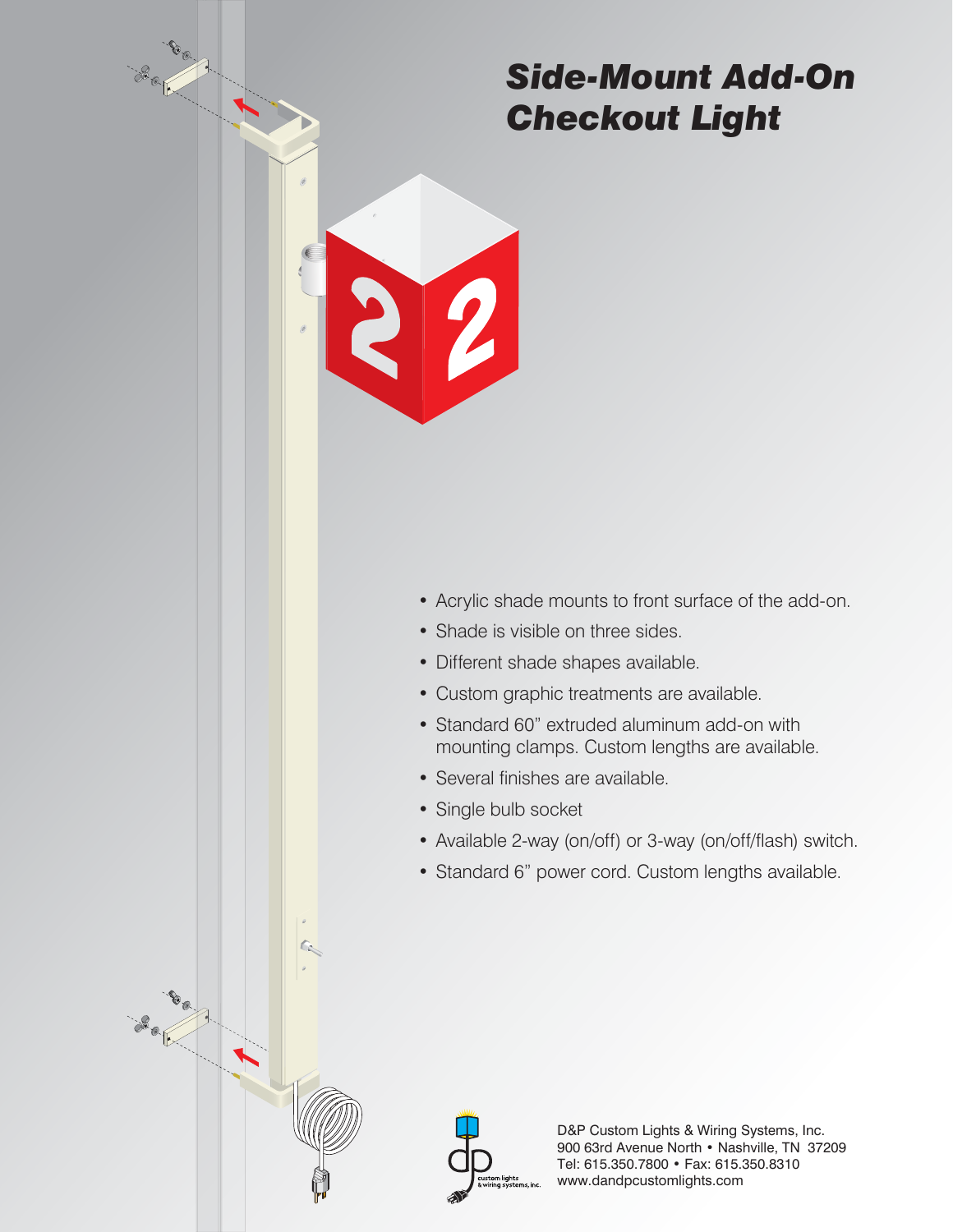

### *Shade with Arm Add-On Checkout Light*

- Acrylic shade mounts to arm, which is mounted to the add-on.
- Different shade shapes available.
- Custom graphic treatments are available.
- Standard 60" extruded aluminum add-on with mounting clamps. Custom lengths are available.
- Several finishes are available.
- Single bulb socket
- Available 2-way (on/off) or 3-way (on/off/flash) switch.
- Standard 6" power cord. Custom lengths available.

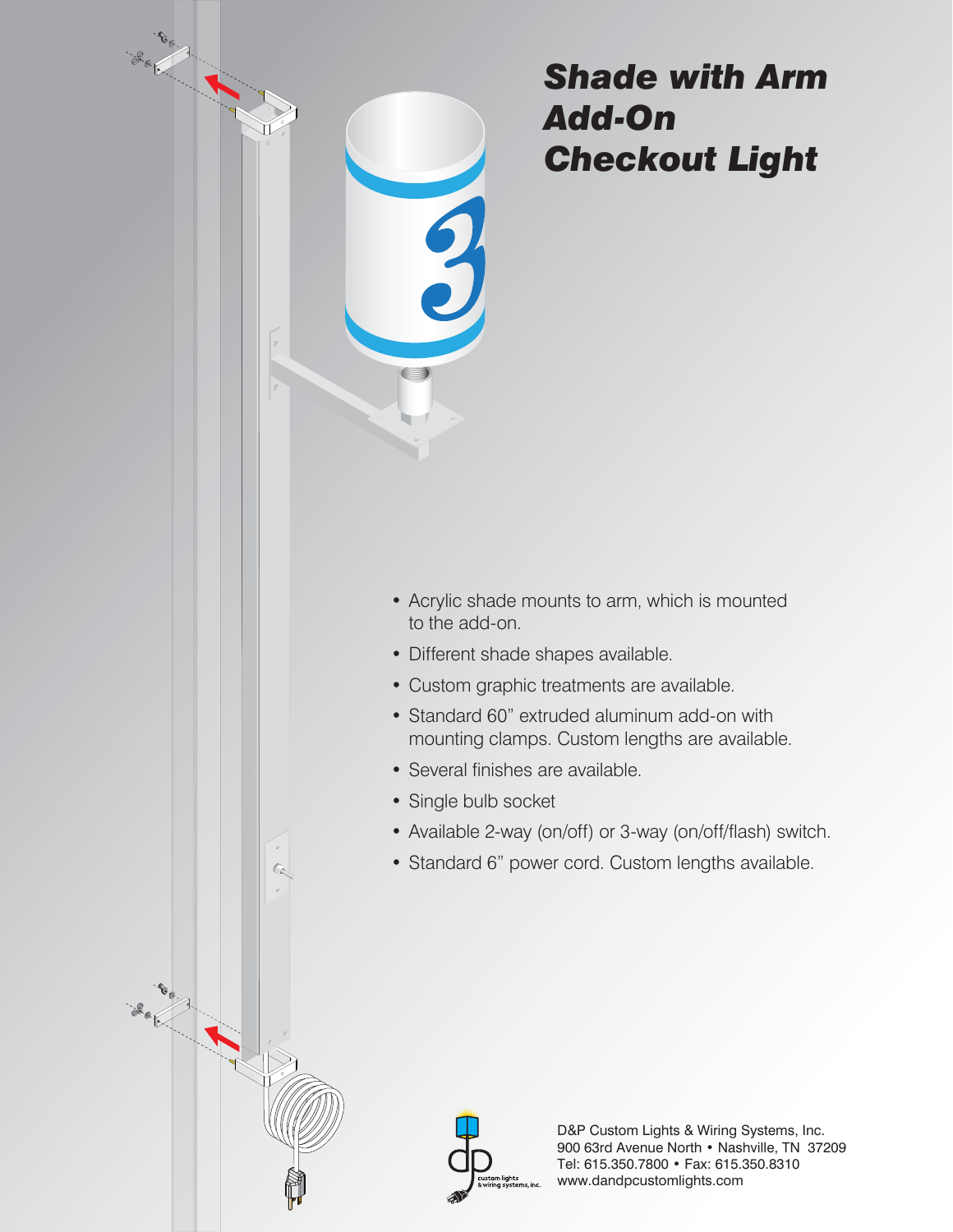# *Side-Mount Coin Shade Add-On Checkout Light*

- Acrylic shade mounts to arm, which is mounted to the add-on.
- Shade is visible on two sides.
- Custom graphic treatments are available.
- Standard 60" extruded aluminum add-on with mounting clamps. Custom lengths are available.
- Several finishes are available.
- Single bulb socket
- Available 2-way (on/off) or 3-way (on/off/flash) switch.
- Standard 6" power cord. Custom lengths available.



Barnet Rock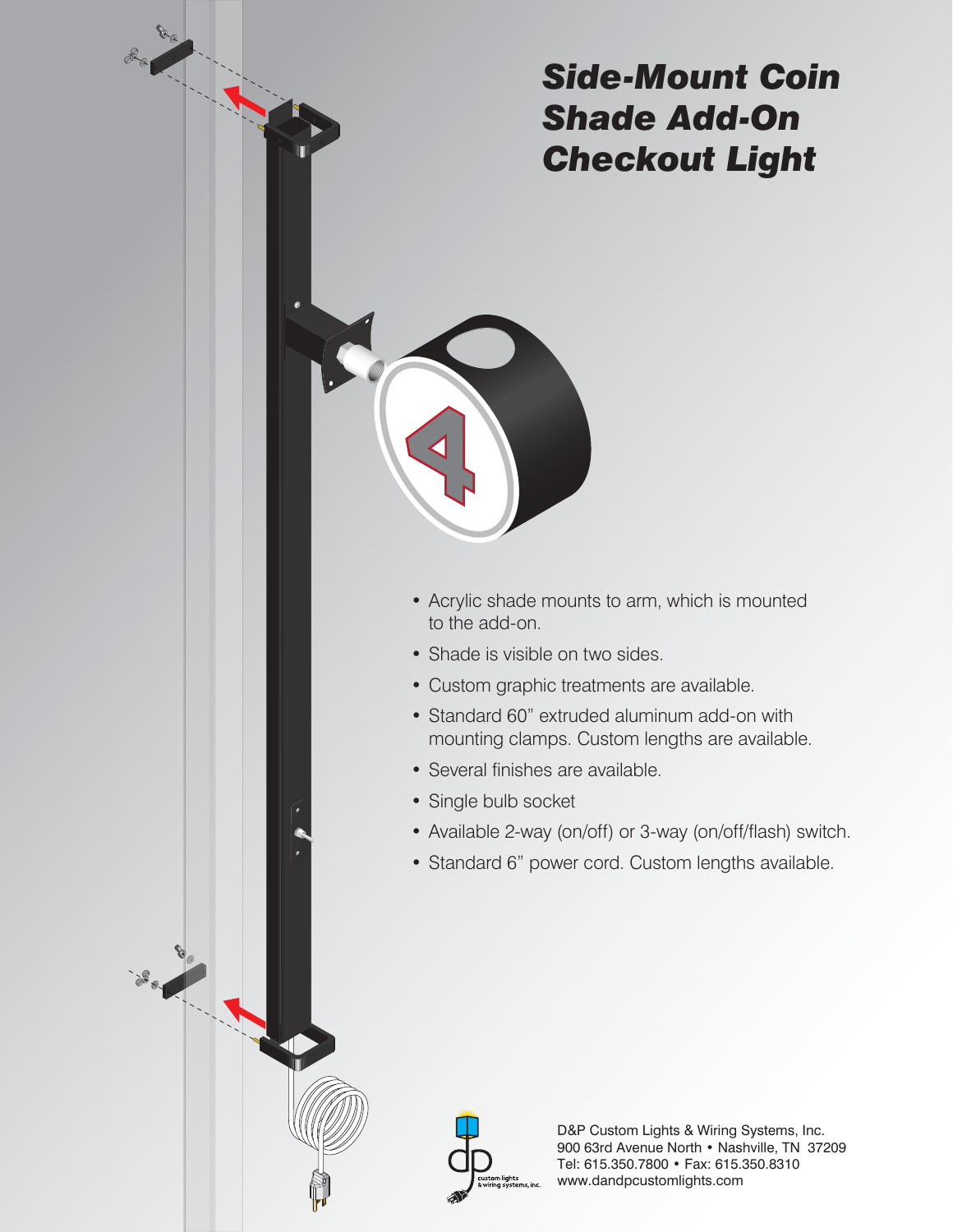## *LED Edge-Lit Add-On Checkout Light*

- Multi-layer acrylic sign is illuminated with efficient LEDs.
- Signs are only 3/4" thick and can be cut in a variety of shapes.
- Shade is visible on two sides.
- Custom graphic treatments are available.
- Standard 60" extruded aluminum add-on with mounting clamps. Custom lengths are available.
- Several finishes are available.

G.

**Book 1000** 

- Available 2-way (on/off) or 3-way (on/off/flash) switch.
- Standard 6" power cord. Custom lengths available.

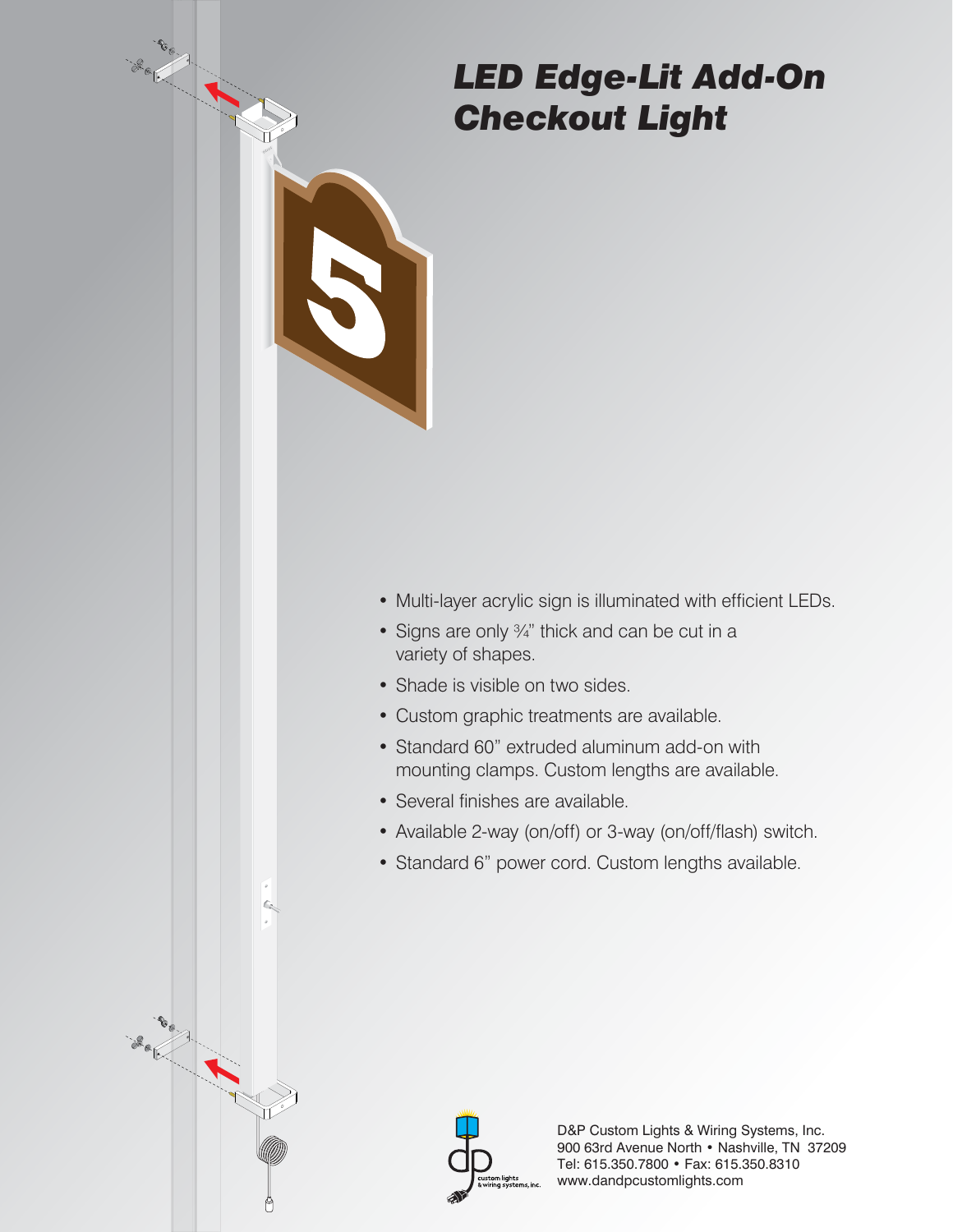

- Acrylic box is illuminated with efficient LEDs.
- Custom sizes and graphic treatments are available.
- Shade is visible on two sides.
- Custom graphic treatments are available.
- Standard 60" extruded aluminum add-on with mounting clamps. Custom lengths are available.
- Several finishes are available.
- Available 2-way (on/off) or 3-way (on/off/flash) switch.
- Standard 6" power cord. Custom lengths available.



BOOK A